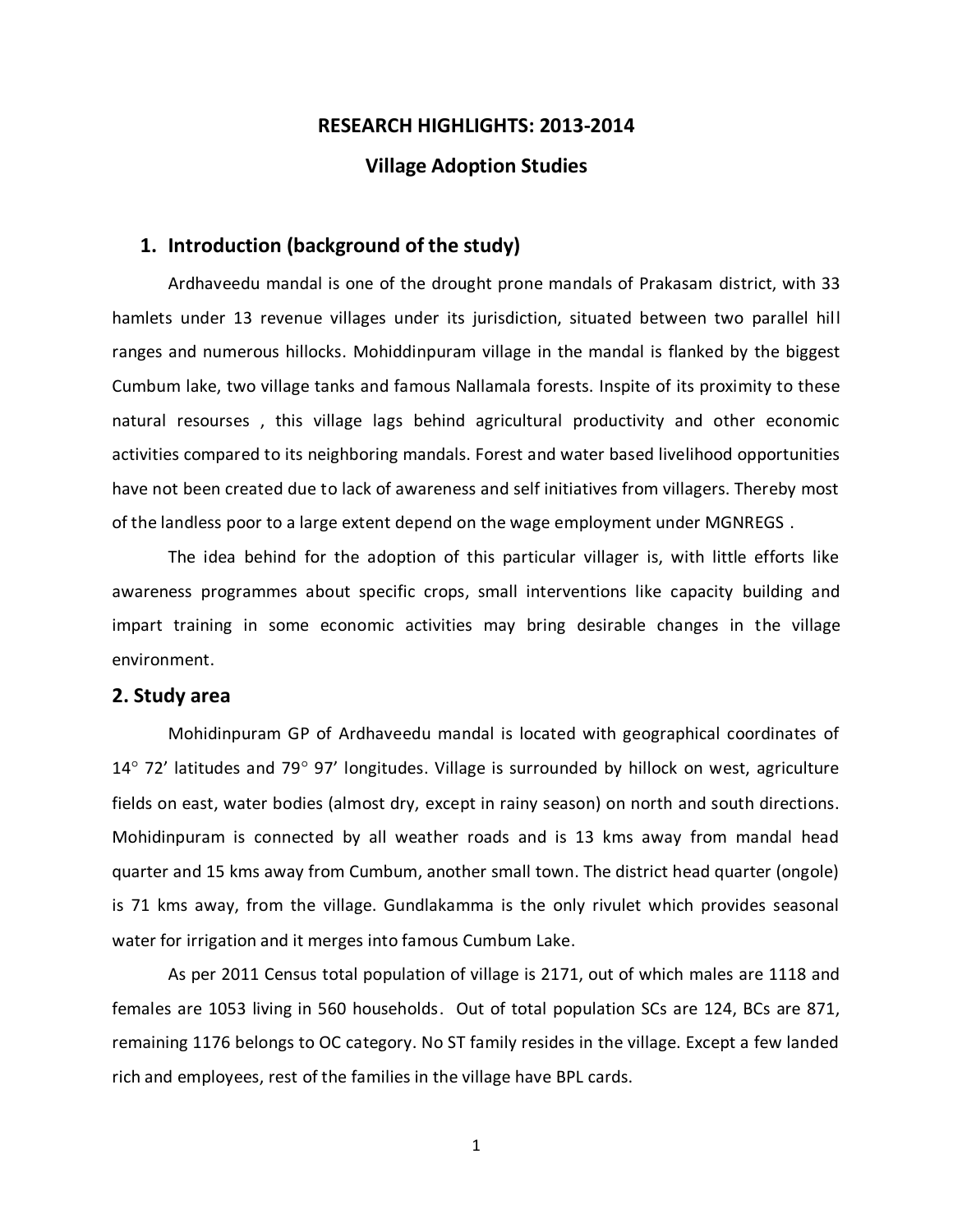People of the village belong to 14 sub castes ( 1. Brahmin 2. vaishya 3. reddy 4. muslim 5. yadava 6. balija 7. uppara 8. bestha 9. dudekula 10. pichchiguntla 11. mala 12. chakali 13. mangali 14. madiga) of major castes have been living peacefully with communal harmony. Village has two churches, four temples and one masjid. SCs are staying outside of the main village. Among BCs, bestha, (fishers) population is high.

Twenty years before fishing is the main activity in this village catering the surrounding five villages. Out of 2171 population, 600 people belong to Bestha (fishing) community. For last 10 years there was gradual shift from fishing to labour works. By vocation they are fishermen but mostly they earn on labour work only. This is because of lack of water in kuntas and lakes in and around the village. They can do fishing only when the kuntas are filled with rain water. Otherwise they need to shift their work from fishing to any other readily available work.

Even though main occupation of the people is agriculture, their income comes from milk selling, fish catch, as a MGNREGS labour and small business like small shops, tailoring etc. For some families agriculture is the main source of income. Water scarcity, high wages for agriculture labour and threat from wild animals are three main factors discouraging the agricultural activity in the village.

Major source of irrigation is ground water which is available at 400 to 500 ft. depth. Jampaleru, a small rivulet flows only in rainy season, which supplies water for few farmers whose fields are along the river. The rain fed farming is primarily for meeting the home consumption requirements of the farmer, demands of the local market and fodder for livestock. Farmers cultivate crops like rice, jowar, finger millet, red gram, green gram, and pigeon pea, green chilly, for domestic consumption and tomato, sunflower, groundnut and cotton as cash crops. The entire rainy season (June - November) is utilized for rain fed cultivation. During summer season, even if water is available for agriculture in small piece of land, farmers keep their land fallow, because of the crop damage by wild animals. Protection of crops from animals needs additional investment on fencing and watchmen and it makes cultivation unviable.

Thirty nine SHG groups, consisting of 10-12 members in each group are functioning in the village. Some groups have availed loan facility and established grinding machine, sewing machine, chilly powder machine, pottery, kirana shop, bangles and artificial jewelry, fertilizer distribution centre, cement bricks, cable connection centre, milk collection centre, and small

2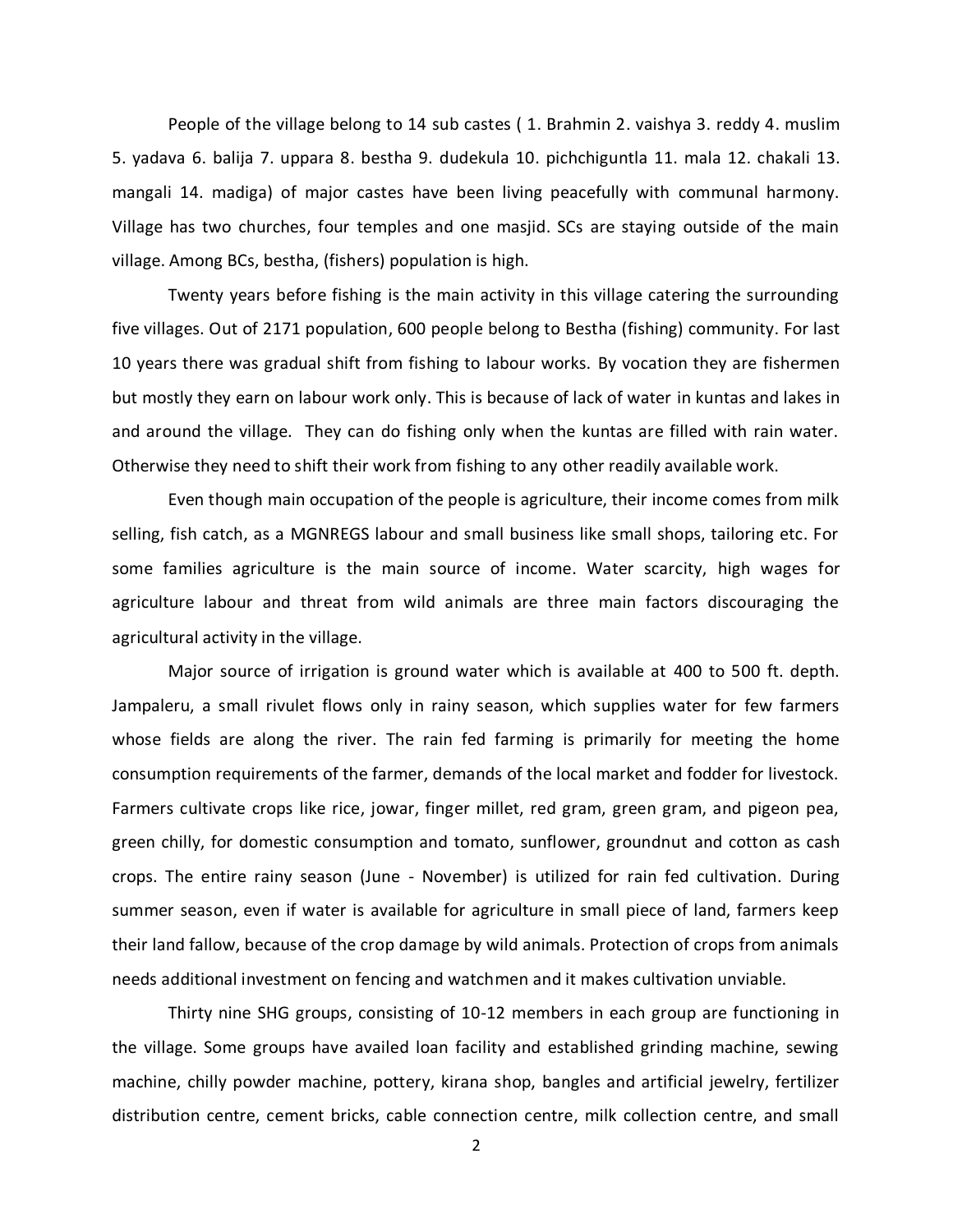hotel individually. Other members are availing loans to meet other expenses for marriages, education etc.

# **3. Methodology adopted:**

#### **Interaction with villagers**

- $\triangleright$  Initially, we involved personally and participated in village activities like celebration of their festivals
- $\triangleright$  Organized competitions like games and sports for school children, Rangoli for SHG women groups.
- $\triangleright$  The local school headmaster was inspired with these activities and involved us in their school activities and made us judges for their competitions and guests for distribution of prizes
- $\triangleright$  In our next programme, the headmaster made arrangements and encouraged people to participate in elocution on the topic '**ma illu, ma vuru, ma desam'**
- $\triangleright$  As a token of memory, we received a 'momento certificate' from villagers
- $\triangleright$  After going round the village it is felt that the solar street lights might perhaps be the best option to cover the gaps between electric lights. With this idea, we have made a plan to install solar street lights to built confidence among the villagers that the village adopted by NIRD gears up towards development.

#### **Training at NIRD and Training Locally**

- $\triangleright$  Some of the villagers came to NIRD and have undergone training on Mushroom cultivation, Vermicompst, Jewelry making, hand paper bags et. During this, two boys from the village have undergone the training on '**Maintenance of solar lights'.**
- $\triangleright$  Awareness campaign on Sericulture was held locally as the villagers showed interest to learn the same. Five days training on '**Cultivation of Mulberry and Silk Worm Rearing'** by Jyothi Chawaki Rearing Centre, Cumbum, Prakasam District was initiated for the farmers.

## **Data survey**

- $\triangleright$  During our visit, household survey covering 600 households was made
- $\triangleright$  The survey shows the socio economic status of villagers which further gives us to make some more interventions in future

#### **Focus Group Discussions**

 $\triangleright$  Fishermen are the major community in the village. The issues they have are presented in the form of a letter by the fishing association. Based on the problems expressed in the letter the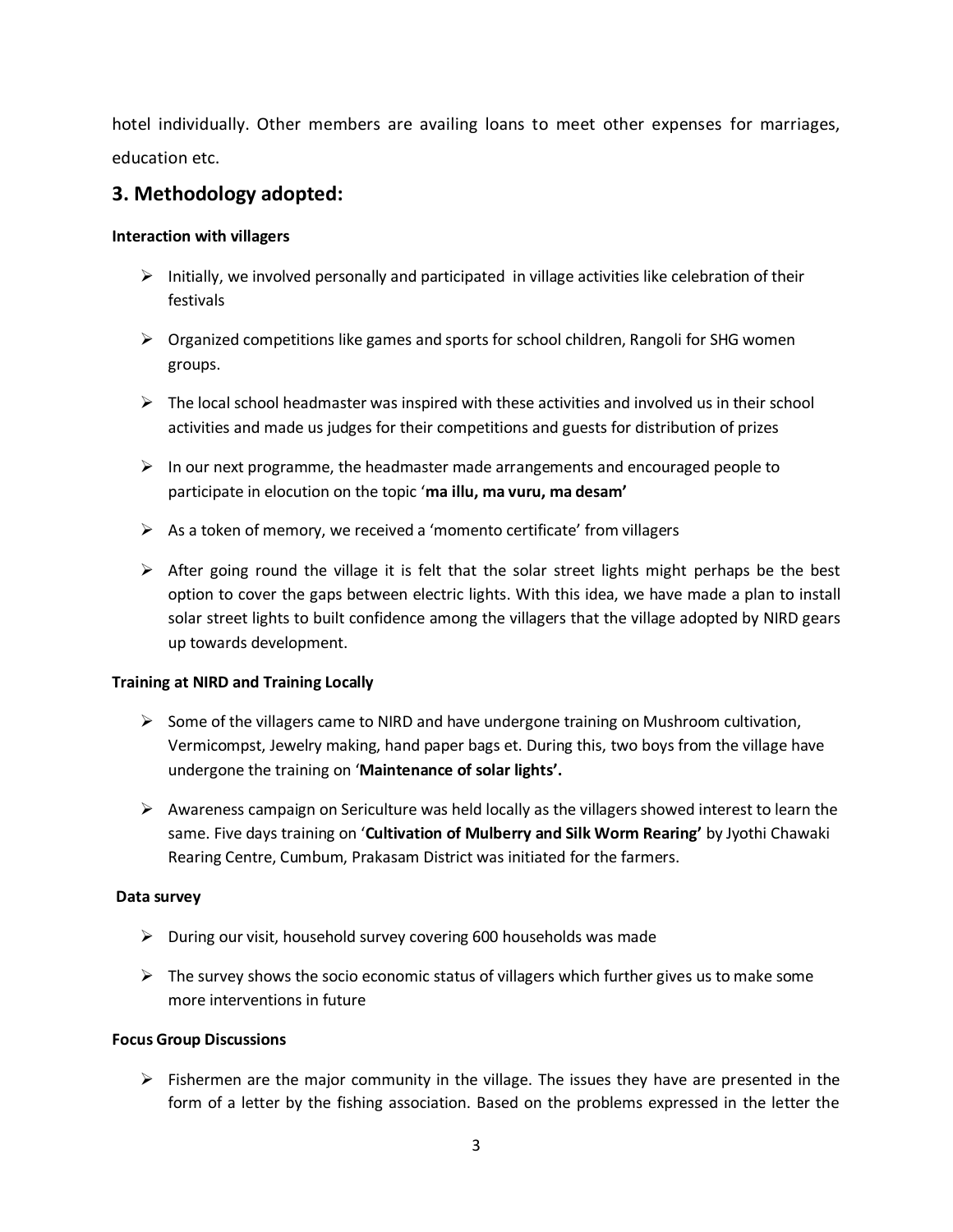NIRD authorities together with the authorities of NFDB launched a direct discussion with the president of the fishermen and assured them to make immediate measures which would solve their problems. For this purpose the officials from NFDB are going to make a visit to make a survey of the lakes and other factors to mobilize the loans to the concerned fishermen.

 $\triangleright$  The local SHG groups also came for discussions and showed interest on certain aspects.

#### **Formation of Farmers Clubs**

 $\triangleright$  There is proposal to farm two farmers clubs. One is the farmers club for the entire village and another is exclusively for women to be in the 'Women Farmers Club'.

## **Involvement of local school children**

 $\triangleright$  In our future task of 'home tree' we want to distribute saplings of one to each house to spread the plantation all over village. This programme waits for arrival of monsoon.

## **Listening to the seniors**

 $\triangleright$  The senior citizens in the villagers were gathered and made an informal talk about the village and the possible measures to be taken towards upgrading the village. They have requested to establish a small library for news papers and children story books, where they can spend their leisure time. These talks infact gave us good insights to make better future plans.

# **4. Interventions made**

- $\triangleright$  Have gained the villagers confidence by self involving in their village celebration activities
- $\triangleright$  Have installed solar street lights initially at 15 locations which gave rise to install all over the village by the Grama Sarpanch . there was a lot of demand for home solar electrification.
- $\triangleright$  Installation of drinking water plant has to be made shortly.
- $\triangleright$  Fishermen were assured to get subsidy of Rs.1000 on purchase of each vehicle along with containers, material for nets to catch fish and desiltation of fishing tanks etc.
- $\triangleright$  Some more solar lights and home solar equipments were proposed by the villagers and this may be planned in future programmes under subsidy distribution from NIRD

# **5. Innovative approaches/ Experiences**

- $\triangleright$  The villagers in Mohidunpuram get involved if we involved ourselves in their activities and learnt that they were more enthusiastic to participate in village development activities.
- $\triangleright$  School students, though were asked to speak in telugu on the topic given for elocution, they preferred to speak in English only.